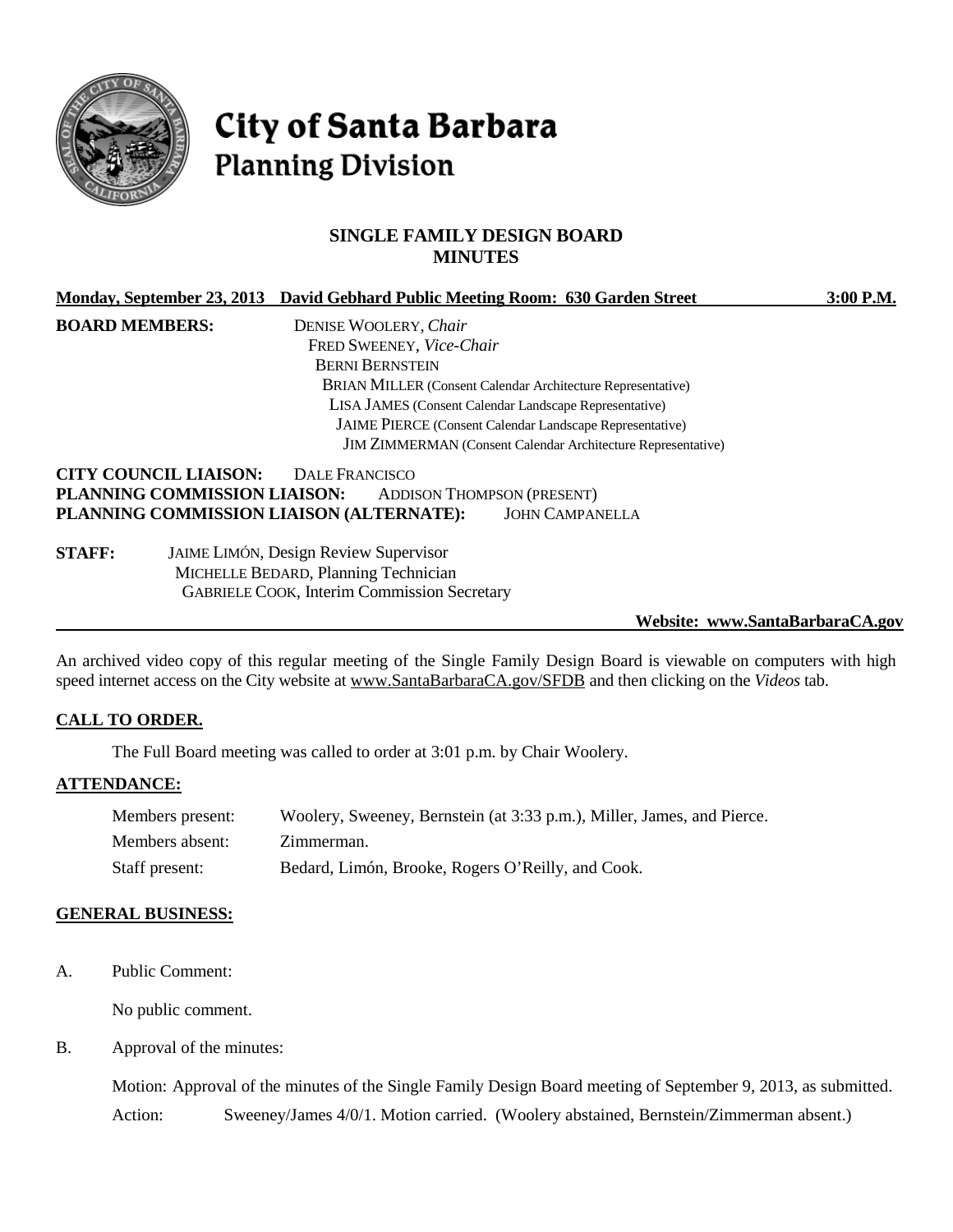#### SINGLE FAMILY DESIGN BOARD MINUTES Monday, September 23, 2013 Page 2

Consent Calendars:

- Motion: Ratify the Consent Calendar of September 23, 2013. The Consent Calendar was reviewed by Miller/James.
- Action: Miller/James, 5/0/0. Motion carried. (Zimmerman/Bernstein absent.)
- C. Announcements, requests by applicants for continuances and withdrawals, future agenda items, and appeals.
	- a. Ms. Bedard made the following announcements:
		- a) The next regular Full Board meeting of October 7, 2013, has been cancelled due to lack of quorum. A special Full Board meeting will be held on Tuesday, October 15, 2013, at 3:00 p.m. All regular scheduled Consent review hearings will proceed.
		- b) Board member Zimmerman will be absent from the meeting.
	- b. Board member Sweeney announced that he was approached and had a meeting with an applicant on a project previously heard by the SFDB and will debrief the Board when that project returns to the Board.
	- c. Sweeney spoke on behalf of himself as a member of the SFDB in support of ZIRs at the PC meeting on 9/19/2013.
- D. Subcommittee Reports.

No subcommittee reports.

# **DISCUSSION/ACTION ITEM**

- **1. MUNICIPAL CODE AMENDMENTS RELATED TO FENCES, SCREENS, WALLS AND HEDGES (SBMC §28.87.170)**
- **(3:10)** Staff: Renee Brooke, AICP, Senior Planner, Community Development Department (Presentation and discussion of Santa Barbara Municipal Code §28.87.170, with direction to staff regarding proposed amendments.)

Actual time: 3:06 p.m.

Public comment opened at 3:26 p.m.

- 1) Krista Pleiser, Government Affairs Director for SB Association of Realtors, supports plans as proposed by staff, especially regarding backyards and the triangle of safety.
- 2) Diane Powell, expressed concerns regarding raising the hedge height limit to 12 feet. Supports current limits and enforcement of ordinance.
- 3) Richard Powell, expressed concerns regarding raising the hedge limits to 12 feet. Directly affected neighbors should determine hedge heights and if there is a disagreement, the party bringing forth the complaint should pay a fee to offset the enforcement fee.
- 4) Kurt Huffman, expressed concerns regarding raising the hedge height limit to 12 feet. Supports the current limits and enforcement of ordinance.
- 5) Bruce Venturelli, expressed concerns regarding raising the height limit to 12 feet. Supports the current limits/ordinance.
- 6) Pamela Stafford, expressed concerns regarding raising the hedge height limit to 12 feet. Supports the current limits and enforcement of ordinance.
- 7) Michael Dean, expressed concerns regarding raising the height limit to 12 feet. Hedges are different than walls and fences and should be looked at differently. There needs to be an appeal process and some degree of flexibility in the ordinance.
- 8) Lynda Courtney, expressed concerns regarding raising the hedge height limit to 12 feet. Supports the current limits and enforcement of ordinance.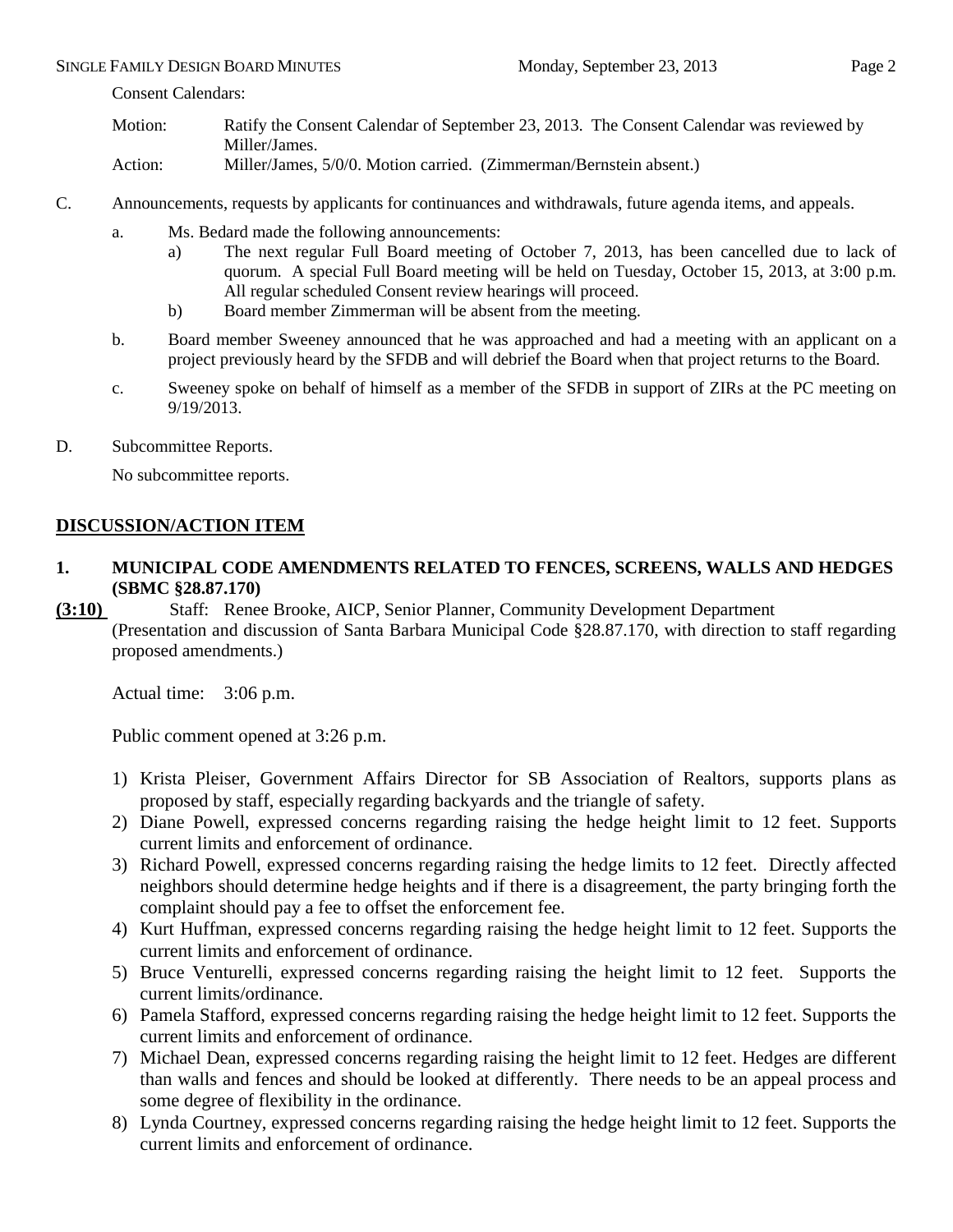Letters of expressed concerns from Kurt and Pamela Huffman, Bruce Venturelli, and Maggie Moss-Tucker were acknowledged.

Public comment closed at 3:44 p.m.

Presentation and discussion held.

#### **PROJECT DESIGN REVIEW**

#### **2. 2230 CLIFF DR E-3 Zone**

| (4:10) | Assessor's Parcel Number:  | 041-252-071             |
|--------|----------------------------|-------------------------|
|        | <b>Application Number:</b> | MST2013-00162           |
|        | Owner:                     | Teri Jory & Seth Geiger |
|        | Architect:                 | Douglas Keep            |

(Proposal to demolish the existing one-story, 1,216 square foot, single-family residence and construct a new 2,021 square foot, two-story, single-family residence and an attached 449 square foot, two-car garage, located on a 5,428 square foot lot. The proposal includes 858 cubic yards of grading to be balanced on site. The proposal requires review by the Parks and Recreation Department for the proposed removal and replacement of trees. The proposed total of 2,470 square feet is 97% of the required maximum floor-to-lot area ratio (FAR). The project includes Staff Hearing officer review for requested zoning modifications.)

### **(Project Design Approval requested. Project requires compliance with Staff Hearing Officer Resolution No. 041-13. The project was last reviewed by SFDB on August 12, 2013.)**

Actual time: 4:41 p.m.

Present: Douglas Keep, Architect; and Seth Geiger, Owner.

Public comment opened at 4:45 p.m. As no one wished to speak, public comment was closed.

- **Motion: Project Design Approval with the finding that the Neighborhood Preservation Ordinance criteria have been met as stated in Subsection 22.69.050 of the City of Santa Barbara Municipal Code and continued indefinitely to Consent for final approval.**
	- 1) The Board had positive comments regarding the project's consistency and appearance, neighborhood compatibility, quality of architecture and materials, and landscaping. The Board is supportive of the colors and materials, the reduction in square footage, the building height, and the site landscaping.
	- 2) Provide all final details and compliance with Tier 2 Storm Water Management Program (SWMP).
- Action: Sweeney/Miller 6/0/0. Motion carried. (Zimmerman absent).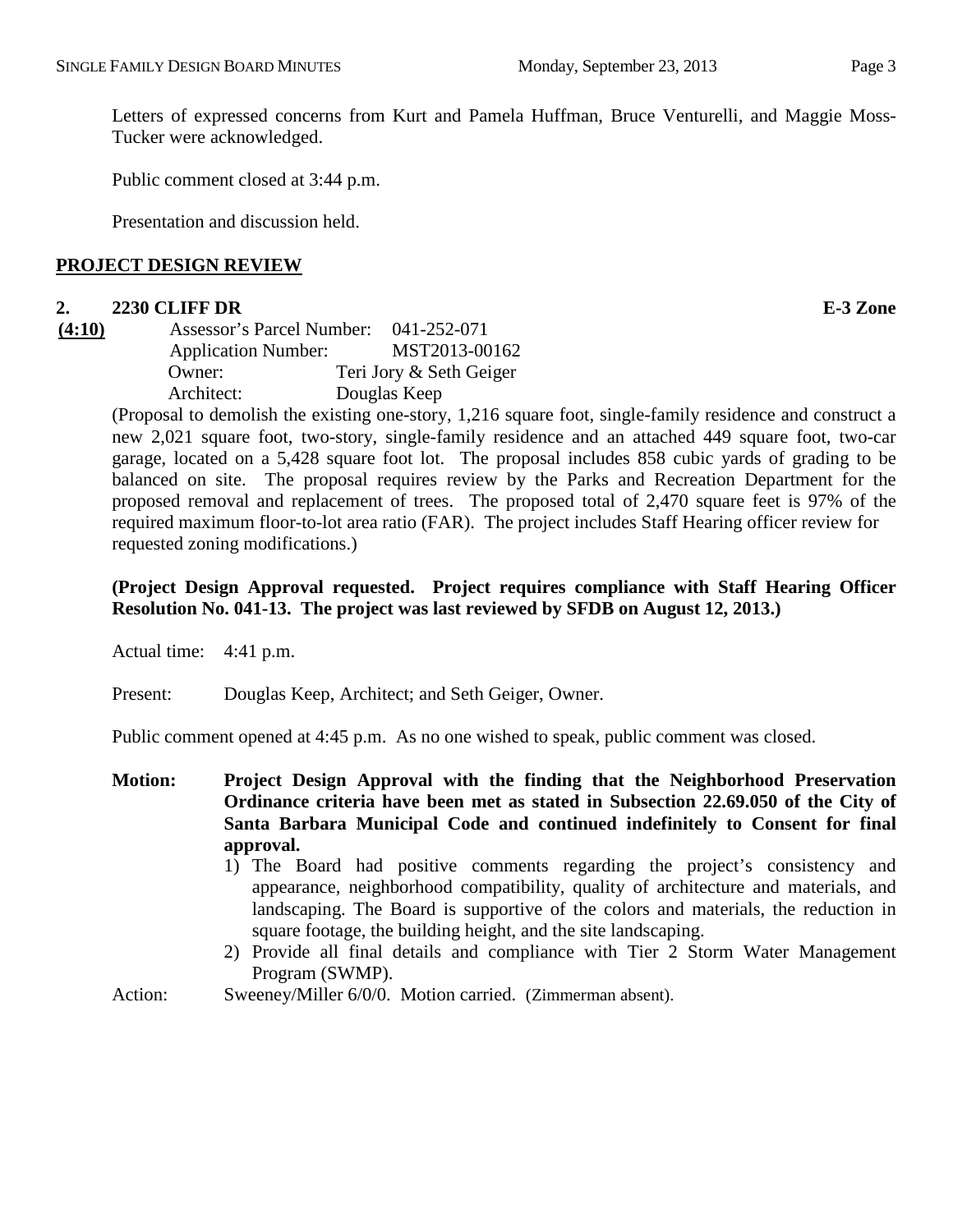# **SFDB-CONCEPT REVIEW (CONT.)**

# **3. 828 SUMMIT RD A-2 Zone**

**(4:30)** Assessor's Parcel Number: 015-172-023 Application Number: MST2013-00252 Owner: Maricel Hines Architect: Jose Luis Esparza

> (Proposal for a façade remodel, construction of a new, 1,472 square foot, one-story addition, and a new, 130 square foot, two-story addition to an existing 1,388 square foot, two-story, single-family residence with an attached, 552 square foot, two-car garage, located on a 40,510 square foot lot in the Hillside Design District. The proposal includes a new 340 square foot one-story accessory building, a new, 133 square foot second-level deck, and demolition of 141 square feet of the existing 611 square foot mainlevel deck. A total of 387 cubic yards of site grading is proposed. The proposed total of 3,916 square feet is 80% of the guideline floor-to-lot area ratio (FAR). The proposal will address violations identified in ENF2013-00164 and ZIR2013-00083.)

> **(Fourth Concept Review. Action may be taken if sufficient information is provided. The project requires compliance with Tier 3 Storm Water Management Program (SWMP) prior to Final Approval. The project was last reviewed on July 29, 2013.)**

Actual time: 4:55 p.m.

Present: Karen Philips, Owner; Jose Luis Esparza, Architect; and Bill Mellet, Landscape Architect.

Public comment opened at 5:16 p.m. and re-opened at 5:50 p.m.

- 1) Daniel Cerf, neighbor, with expressed concerns regarding landscaping and drainage.
- 2) Eric Erickson, neighbor, with expressed concerns regarding landscaping to address the bulk of visible building and drainage.
- 3) Anne Sprecher, neighbor, with expressed concerns regarding the need for story poles for oak heights, and requested the applicant plant the 4 oak trees before construction begins.

Public comment closed at 5:23 p.m. and reclosed at 5:50 p.m.

#### **Motion: Continued indefinitely to Full Board with conditions:**

- 1) Study reducing the height of the tower element; suggestion was made to reduce the height to match the house eave.
- 2) Study the south elevation railing material in front of the garage to match the other proposed railing.
- 3) Study the front stairway of the detached accessory structure to verify whether railings are required.
- 4) The landscape plan shall include a minimum 48-60-inch box Oak trees. Suggestion was made to consider adding the trees to the model.
- 5) The Board is supportive of the location of the detached accessory structure, contingent upon completion of the environmental review; a revised arborist report is required for the revised location.
- 6) Eliminate the parking space adjacent to the detached accessory structure.
- 7) Study the connection between the front entry area and the master bedroom deck area.
- 8) Study the arc of the flagstone lawn area.
- Action: Miller/Bernstein, 6/0/0. Motion carried. (Zimmerman absent).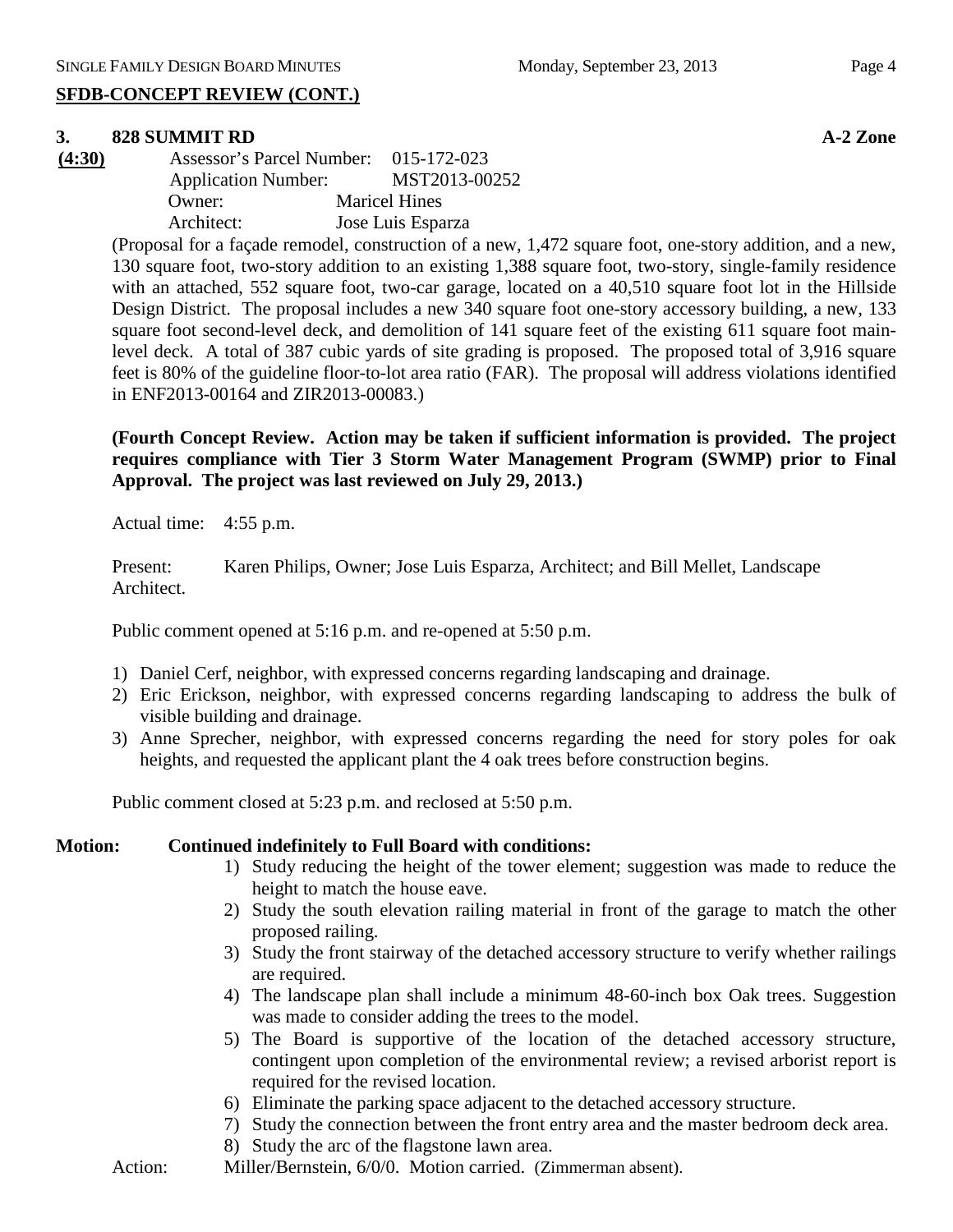# **CONCEPT REVIEW - NEW ITEM**

#### **4. 836 MIRAMONTE DR A-1 Zone**

**(5:00)** Assessor's Parcel Number: 035-050-043 Application Number: MST2013-00376 Owner: Dreier Family Trust Architect: Pacific Architects

> (Proposal for alterations to an existing, 4,505 square foot, two-story, single-family residence with an attached, two-car garage. The proposal includes the replacement of all exterior windows and doors, replacement of the existing roof with two-piece Mission tile, minor roof and deck alterations, and removal of existing trellises. Site alterations include the construction of a new entry gate and pilasters, replacement of an existing retaining wall, a new concrete stairs at grade, a new outdoor fireplace and barbeque, and a new trash enclosure. No new floor area is proposed. The proposal will address violations identified in ZIR2013-00152.)

#### **(Action may be taken if sufficient information is provided. The project requires compliance with the Tier 2 Storm Water Management Program (SWMP) prior to Final Approval.)**

Actual time: 6:02 p.m.

Present: Bill Wolff, Architect

Public comment opened at 6:14 p.m. As no one wished to speak, public comment was closed.

A letter of expressed concerns from Paula Westbury regarding was acknowledged.

Public comment closed at 6:14 p.m.

- **Motion: Project Design Approval with the finding that the Neighborhood Preservation Ordinance criteria have been met as stated in Subsection 22.69.050 of the City of Santa Barbara Municipal Code and continued indefinitely to the Consent with comments:**
	- 1) The Board had positive comments regarding consistency and appearance, neighborhood compatibility, and good neighbor guidelines.
	- 2) The colors are acceptable.
	- 3) Study color of the front gate, with the suggestion to make it similar to the trim color of the house as shown on the color board.
	- 4) The Board recognizes the corrections for the interior zoning violations.
	- 5) Provide all final details and compliance with Tier 2 Storm Water Management Program (SWMP).
- Action: Sweeney/Bernstein, 6/0/0. Motion carried. (Zimmerman absent).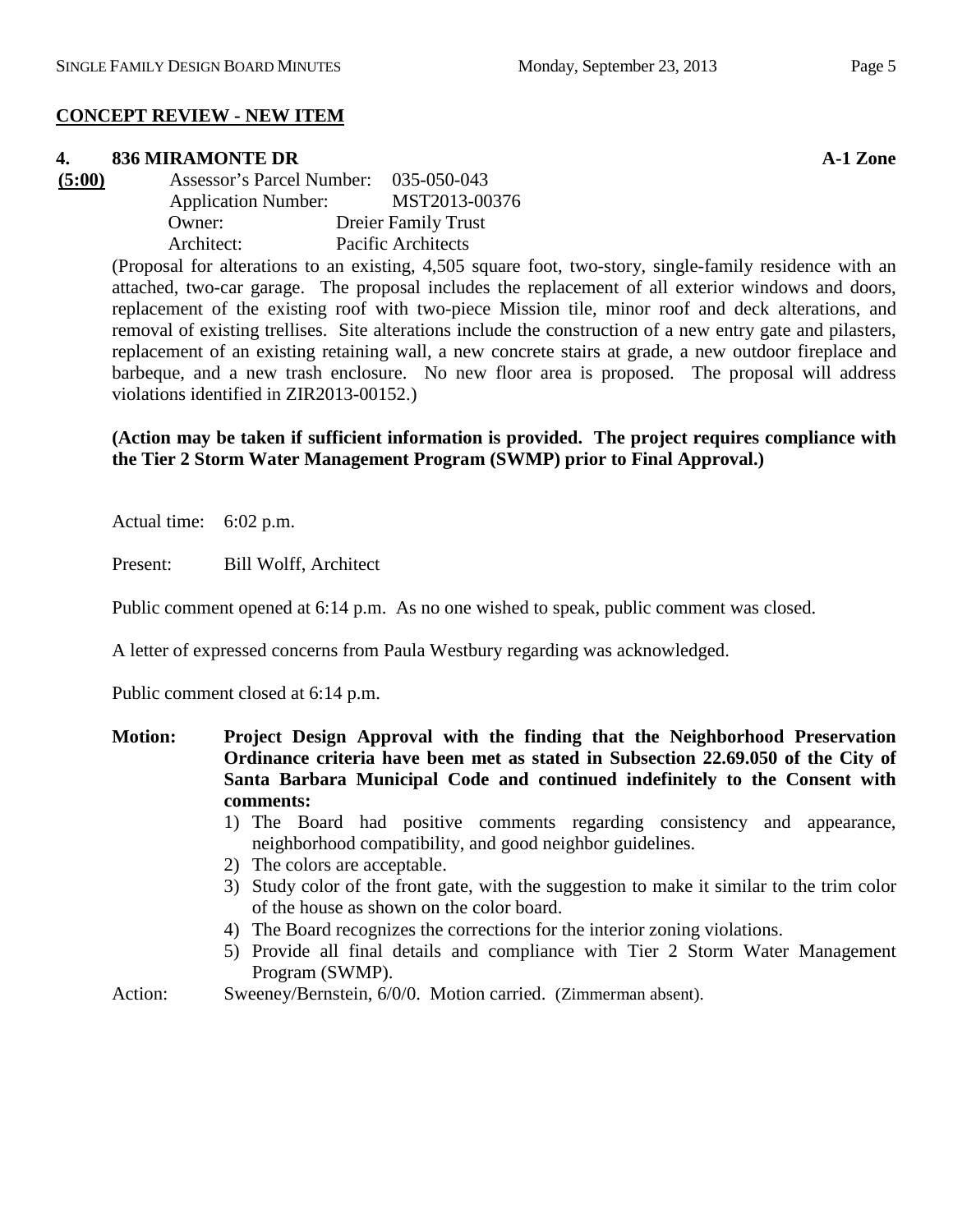Items on Consent Calendar were reviewed by Brian Miller and Lisa James.

#### **REFERRED BY FULL BOARD**

#### **A. 1291 W MOUNTAIN DR A-1 Zone**

| <b>Assessor's Parcel Number:</b> | 021-050-037                  |
|----------------------------------|------------------------------|
| <b>Application Number:</b>       | MST2013-00357                |
| Owner:                           | <b>Allison Armour-Wilson</b> |
| Engineer:                        | Pool Engineering Inc.        |
| Applicant:                       | Myles Steimle                |

(Proposal to construct a new in-ground pool and spa to total 585 square feet in area located on a 3.04 acre lot in the Hillside Design District. The proposal includes a new, 5-foot tall, black, vinyl-coated, chain-link security perimeter fence and gate, new pool equipment, and approximately 50 cubic yards of grading. There is an active building permit (BLD2012-00857) to construct a new single-family residence, detached garage, detached accessory structure, and barn.)

### **(Action may be provided if sufficient information is provided.)**

### **Continued indefinitely with the following comments:**

- 1) The pool application and details are acceptable.
- 2) The landscape plan is not sufficient as the area of the proposed lawn is too excessive and does not comply with the City Landscape Compliance Requirements. Carry forward item numbers 3 and 5 from the September 9, 2013, Full Board motion.
- 3) Provide a partial site landscape plan, to include the area around the house and pool, to delineate and specify the materials for all areas of hardscape and landscaping; reduce the area of lawn and other "high-water use" plantings to clearly indicate that it will not exceed 20% of the total landscape area.

# **NEW ITEM**

# **B. 4132 HIDDEN OAKS RD PUD 0.4 Zone**

| <b>Assessor's Parcel Number:</b> | 049-440-006             |
|----------------------------------|-------------------------|
| <b>Application Number:</b>       | MST2013-00384           |
| Owner:                           | <b>Garrett Reynolds</b> |
| Engineer:                        | Pool Engineering Inc.   |
| Applicant:                       | Myles Steimle           |

(Proposal for a new in-ground 30' x 15' pool with an attached 7' x 7' spa and 450 square feet of new decking around the proposed pool and spa. The existing 29,000 square foot lot is located within the Hillside Design District and developed with an existing single-family residence. The proposal includes 80 cubic yards of excavation and will retain all existing trees.)

**(Comments only; project requires environmental assessment and Planning Commission review for amendments to the conditions of the Planning Commission Resolution No. 027-85.)**

**Postponed indefinitely at the property owner's request.**